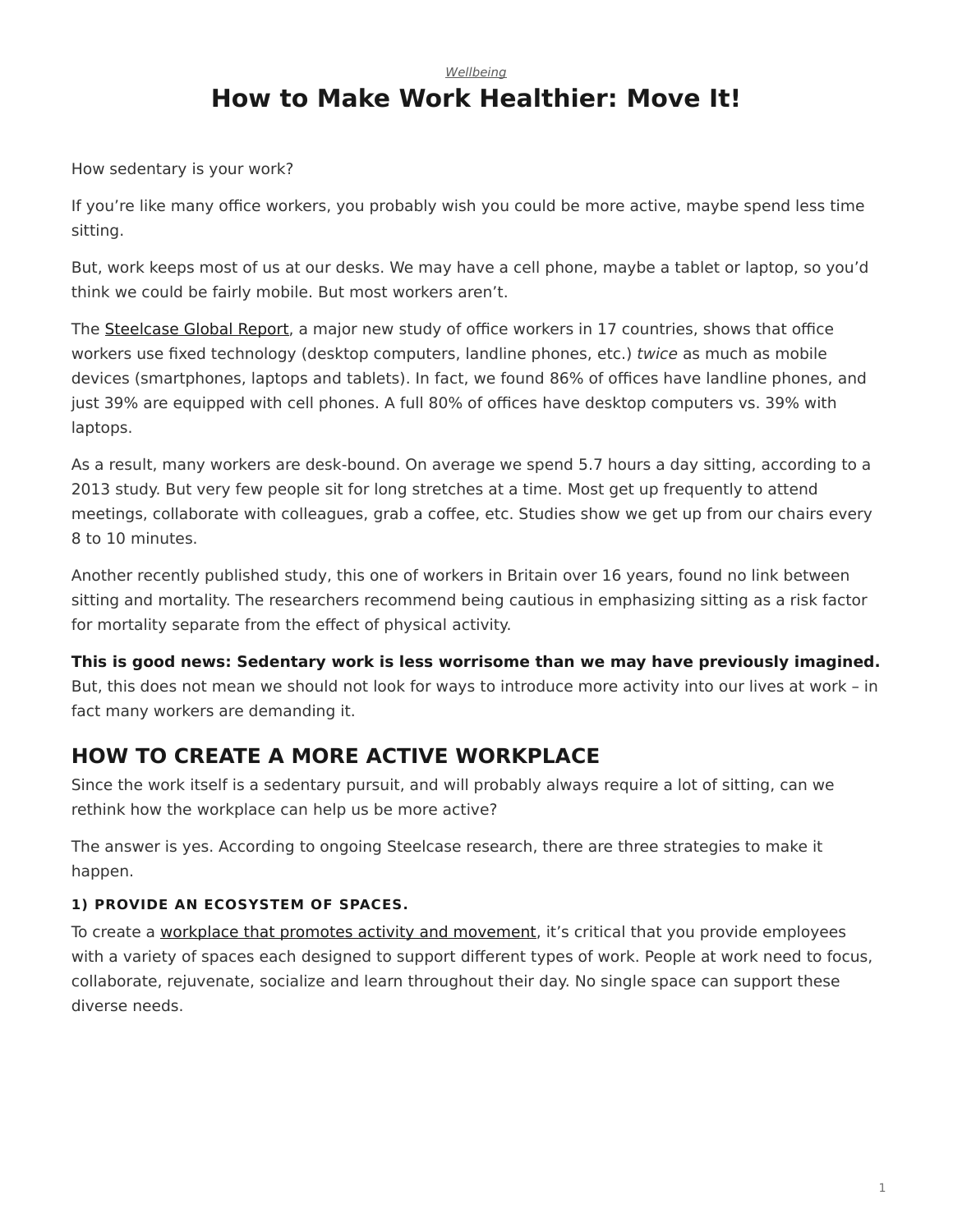The workplace should be designed as an [ecosystem of interconnected zones and settings](https://www.steelcase.com/resources/space-planning-ideas/?tax[application_type]=conference-meeting,desking,enclave,hd-videoconferencing,in-between-spaces,meeting-commons,nomadic-camp,open-plan,private-office,resident-neighborhood,social-hub,homebase,workcafe) that are destinations where people have choice and control over where and how they work. Not only does this allow movement throughout the day, according to findings in the Steelcase Global Report, workers are more highly engaged when they can choose from a range of spaces that best support the work they are doing,

Researchers recommend a range of 2 to 4 hours of varied movement —standing, [walking](https://www.steelcase.com/products/height-adjustable-desks/walkstation/) and other activities— in a typical 8-hour day. For example, Allan Hedge, director of Cornell University's Human Factors and Ergonomics programs, suggests this mix: in each half-hour sit for 20 minutes, stand for 8 minutes (longer and you may start to lean, which can lead to musculoskeletal problems), and move around and stretch for two minutes.

The British Journal of Sports Medicine in 2015 recommended a similar regimen: 2 to 4 hours of standing and light activity spread throughout the workday.

When the workplace provides a range of spaces workers are not restricted to working solely at their desk and they can easily add activity and movement into their day.

### **2) SUPPORT VARIED POSTURES.**

Activity and movement can also be increased when the workplace provides a range of postures from which workers can choose. When the workplace supports postures ranging from sitting and standing to leaning and perching, workers can become more active, comfortable and will be better supported.

### **3) ADDRESS STANDING CONCERNS; MAKE SITTING TRULY ACTIVE.**

It's important to note that just as too much sitting can limit activity, static standing is also not good for you. Avoid *static* standing, for a couple reasons. First, it doesn't necessarily use more energy than sitting. Research by Catrine Tudor-Locke, PhD, a kinesiologist at the University of Massachusetts, found that workers expended about the same amount of energy seated as standing.

Second, static standing can cause problems. Researchers from the Sensory-Motors Systems Lab in Zurich and the University of Michigan found that standing for five hours a day contributed to long-term back pain and musculoskeletal disorders.

Switch frequently between sitting and standing; that offers positive health outcomes according to the Human Factors and Ergonomics Society. One popular way to do it is with an adjustable-height desk. It allows the user move quickly and frequently between sitting and standing. Another healthy alternative is use of a treadmill desk. This incorporates active standing, walking and varied postures in a small footprint.

It's okay to lounge at work.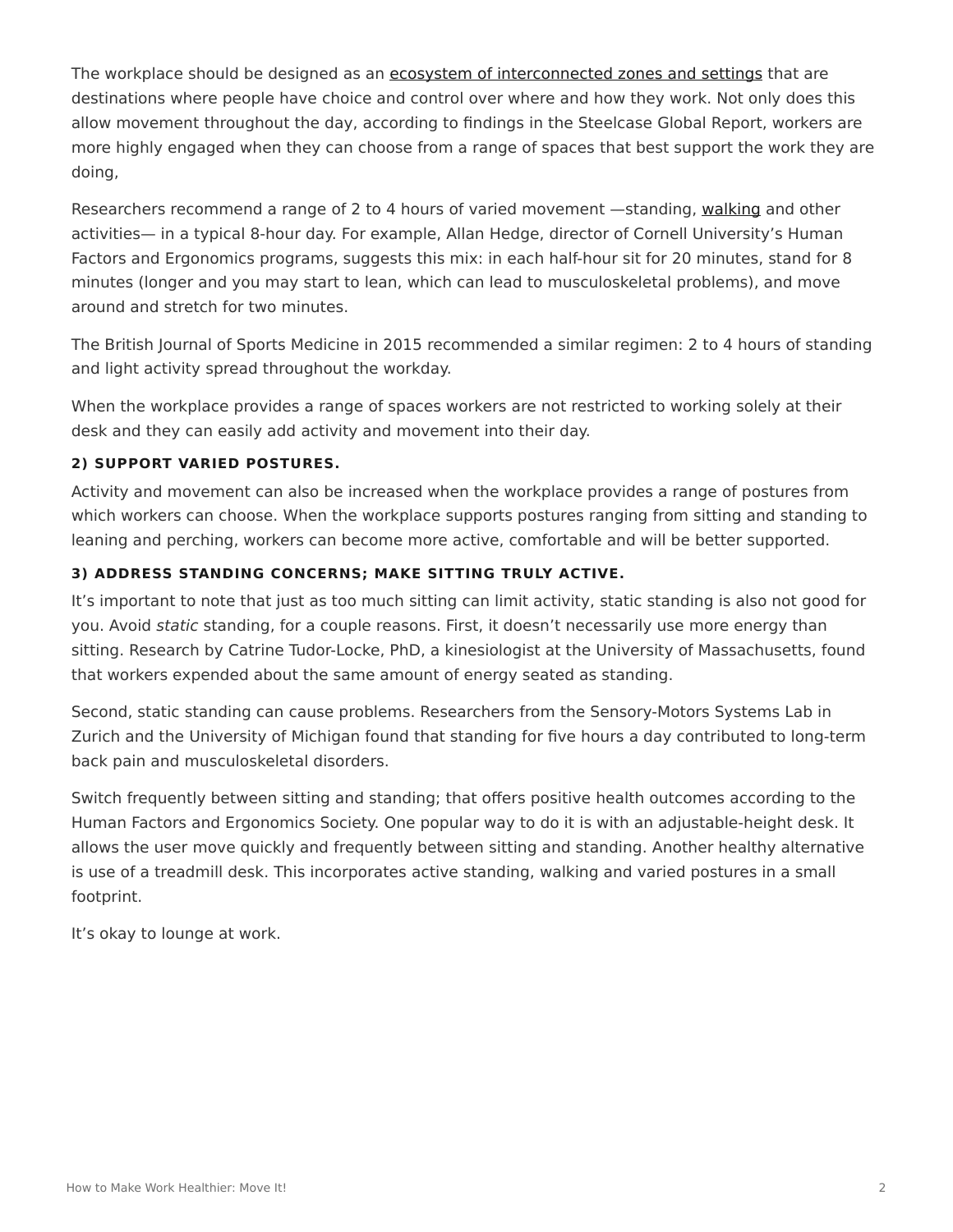Since work is more collaborative, lounge and casual meeting spaces are increasingly important and these spaces should be designed to support various postures. [Collaborative seating](https://www.steelcase.com/products/conference-chairs/) should support postures such as reclining, standing-height and perching. People should have options – sometimes they will want to huddle at a table and other times they prefer to sit in a more relaxing and casual setting such as a "living room." They key is to provide as much choice as possible that support various postures even within a single environment, For example, in large meeting room the space should support both standing and sitting that encourages movement during the meeting.

### Seating adjustability.

Today's workforce is diverse in age, gender, size and physical capabilities. Whether using a dedicated desk or moving from one space to another, workers need their space, furniture and tools to fit quickly and easily. People are more likely to be active, change posture and use different places when they know they can easily adapt the space to fit their needs.

No one has time to learn complicated chair adjustments, so they should be intuitive. Seating should fit the widest possible range of users and adjust easily. Adjustable height worksurfaces, moveable monitor arms, and easy access to power and worktools all help fit the workspace to the user.

**Sometimes people need to spend a lot of time sitting at their desk. But this does not mean that people cannot be supported properly. They need an active sitting experience.**

## **ACTIVE SITTING**

Sometimes people need to spend a lot of time sitting at their desk. The nature of their work requires it. But this does not mean that people cannot be supported properly. They need an active sitting experience. Active sitting is supported when the chair the individual is sitting in allows or encourages them to move. The idea is that this movement is good for the human body and prevents some of the physical problems that occur from sitting by making the tasks they do while seated easier to perform.

### **DESIGN ISSUES WITH TODAY'S CHAIRS**

Too often workers sit in chairs that do not support the normal activity that happens while seated: Many people like to recline in their chair (which should be healthy for you) but it pulls you away from the worksurface, distances you from your work, technology and information. Screens are no longer at eye level, hands come off the keys, and we strain our necks and shoulders to use our devices. That's why we hunch, slump our shoulders and often return to a static, upright posture.

Also, when we recline, our lower spine naturally curves forward, yet most chair backs don't move in the same way. A gap forms between our lower back and the chair, our back sags backward to find support and this puts the back in a hunched, unnatural posture.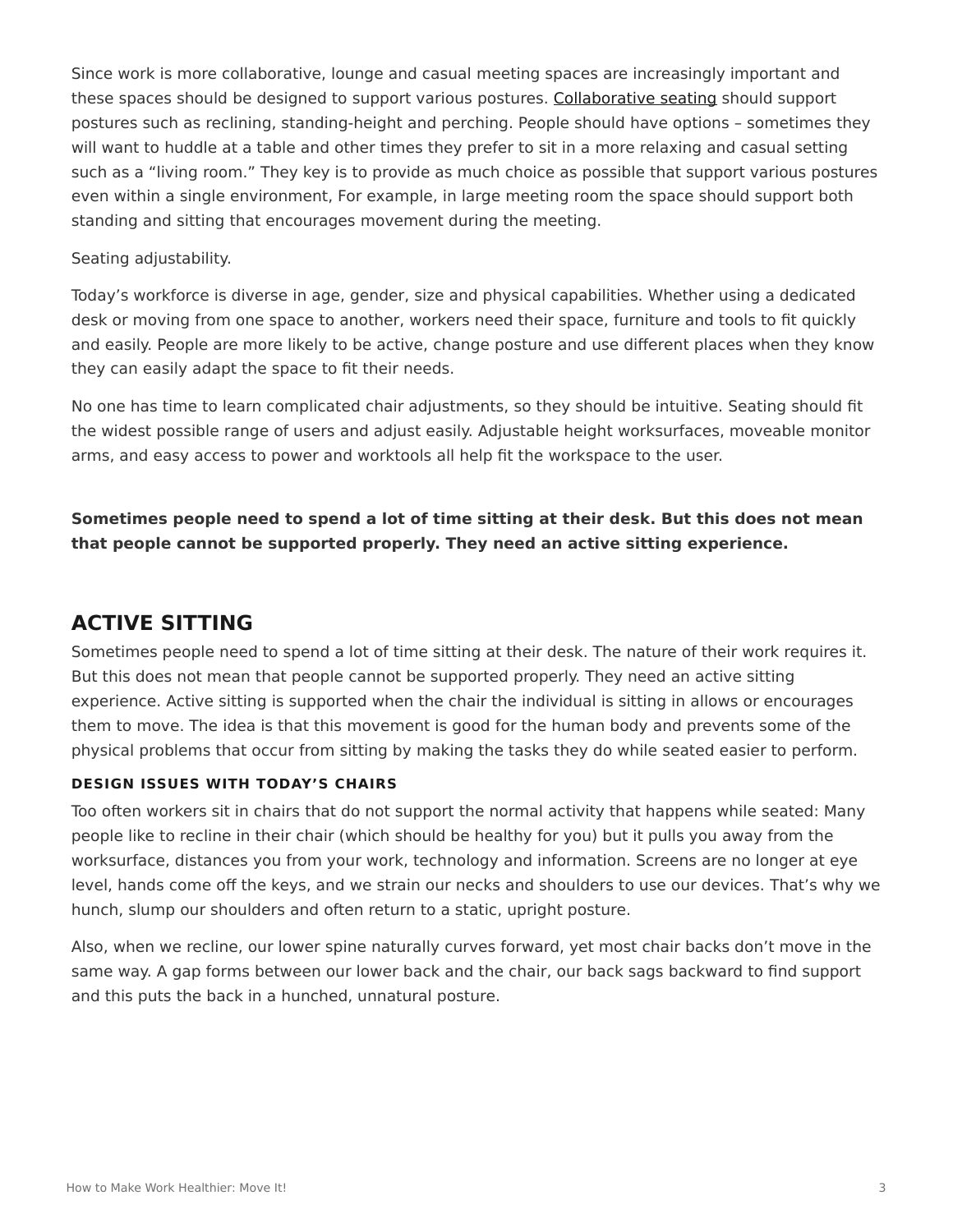#### **GET A CHAIR THAT WORKS LIKE YOU**

[Supportive, ergonomic seating](https://www.steelcase.com/products/office-chairs/gesture/) needs to encourage active sitting, and it should support the user in any posture, and encourage movement and varying postures. So as you recline, for example, the chair back changes shape, just like your spine.

The tools we use change, but the basics of ergonomics are constant. Using just one posture —static sitting— puts strain on the body and can drain energy because of the lack of movement. This can not only lead to physical health problems, but cognitive issues too, such as poorer cognition, disengagement and a negative impact on overall wellbeing.

Active sitting helps us engage with the worksurface, our technology and materials because it keeps everything, even in recline, within what Steelcase researchers call the vision and reach zone. We're encouraged to move, knowing we'll be supported. Movement helps us stay fresh and productive.

By introducing products that support people properly, you can create a more stimulating, [healthier](https://www.steelcase.com/insights/articles/six-dimensions-of-wellbeing-in-the-workplace/) [workplace](https://www.steelcase.com/insights/articles/six-dimensions-of-wellbeing-in-the-workplace/) where workers can move easily between different workspaces and engage in different ways of working.

Many people have sedentary jobs that require a lot of sitting, but the workplace can help us be more active, provide better support and more comfort, and that's a boost to everyone's wellbeing.

#### **[Ken Tameling](https://www.steelcase.com/research/articles/author/ken-tameling/) General Manager, Seating and Surface Materials**

Ken Tameling is General Manager globally for Seating, Surface Materials at Steelcase. In his global role, Ken is responsible for product development, marketing and overall profitability of seating. He is also responsible for the management of Steelcase's surface materials offering.

## **Featured Products**

**[+About Steelcase](https://www.steelcase.com/discover/steelcase/our-company/)**

**[+Customer Care](#page-0-0)**